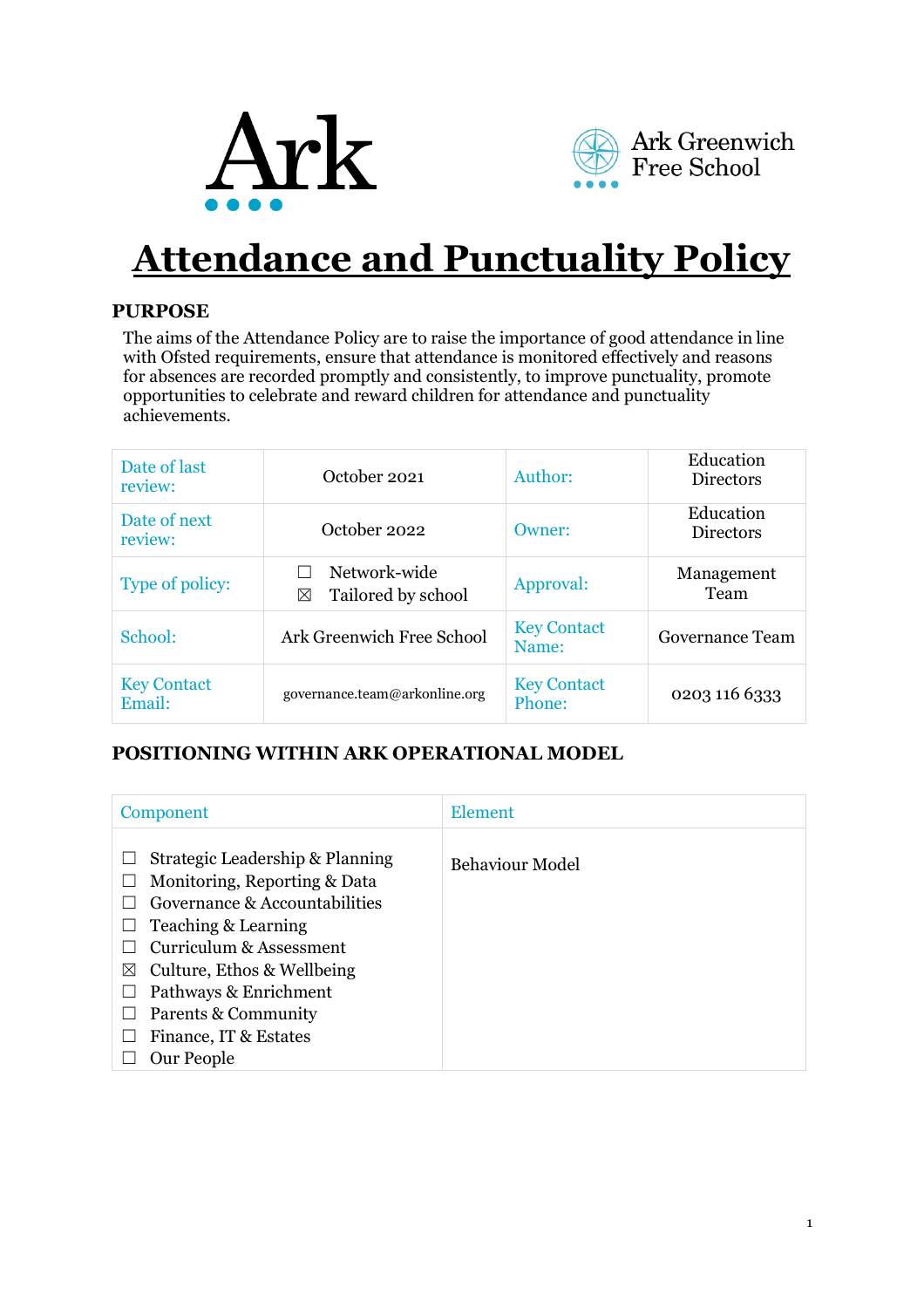## **1. Introduction**

All children of school age have the right to an efficient full-time education, regardless of age, aptitude, ability or any special need they may have. Regular academy attendance is essential if a child is to make the most of the educational opportunity available to them. Ark Greenwich Free School takes the responsibility to monitor and promote the regular attendance of all its pupils very seriously. It acknowledges that irregular attendance can disrupt continuity of learning, undermines educational progress, can lead to underachievement/low attainment and impedes the child's ability to develop friendship groups within the academy.

We feel the whole academy community should take responsibility for attendance. Therefore, this policy seeks to ensure that all parties involved in the practicalities of academy attendance are aware and informed.

#### **2. Aims**

The aims of the Attendance Policy are:

- a) To raise the importance of good attendance in line with Ofsted requirements.
- b) Ensure that attendance is monitored effectively and reasons for absences are recorded promptly and consistently.
- c) To improve punctuality.
- d) Promote opportunities to celebrate and reward children for attendance and punctuality achievements.

#### **3. Guidelines**

#### 3.1 Reasons for absence

Parents and carers are asked to contact the academy office by phone or in person if their child needs to be absent from the academy.

#### 3.2 Authorised absences

Acceptable reasons include sickness, hospital appointments, dentist appointments, recognised religious holidays (1 day per holiday only) and funerals. Medical appointments should be arranged outside of the academy day (including detention hours), if possible. Where this is not possible, we would expect pupils to miss only part of the day.

#### 3.3 Unauthorised absences

Unacceptable reasons include shopping, going to an appointment, visiting relatives, buying shoes, going for a haircut, parent/carer unwell and taking holiday, for example by acquiring cheaper flights outside of academy holidays.

#### 3.4 Holidays/Trips

The academy supports the view that every lesson counts and discourages parents/carers from taking holidays during term time. Holidays in term time are not permitted by the academy. The absence will be marked unauthorised and referred to the Education Welfare Service, who may deem it appropriate to request a Penalty notice or prosecution in line with DFE guidance and the law.

3.5 Only the Principal can authorise absence. Authorisation can only be granted in exceptional circumstances under DFE guidance. Any request for leave for exceptional circumstances must be made in writing to the Principal.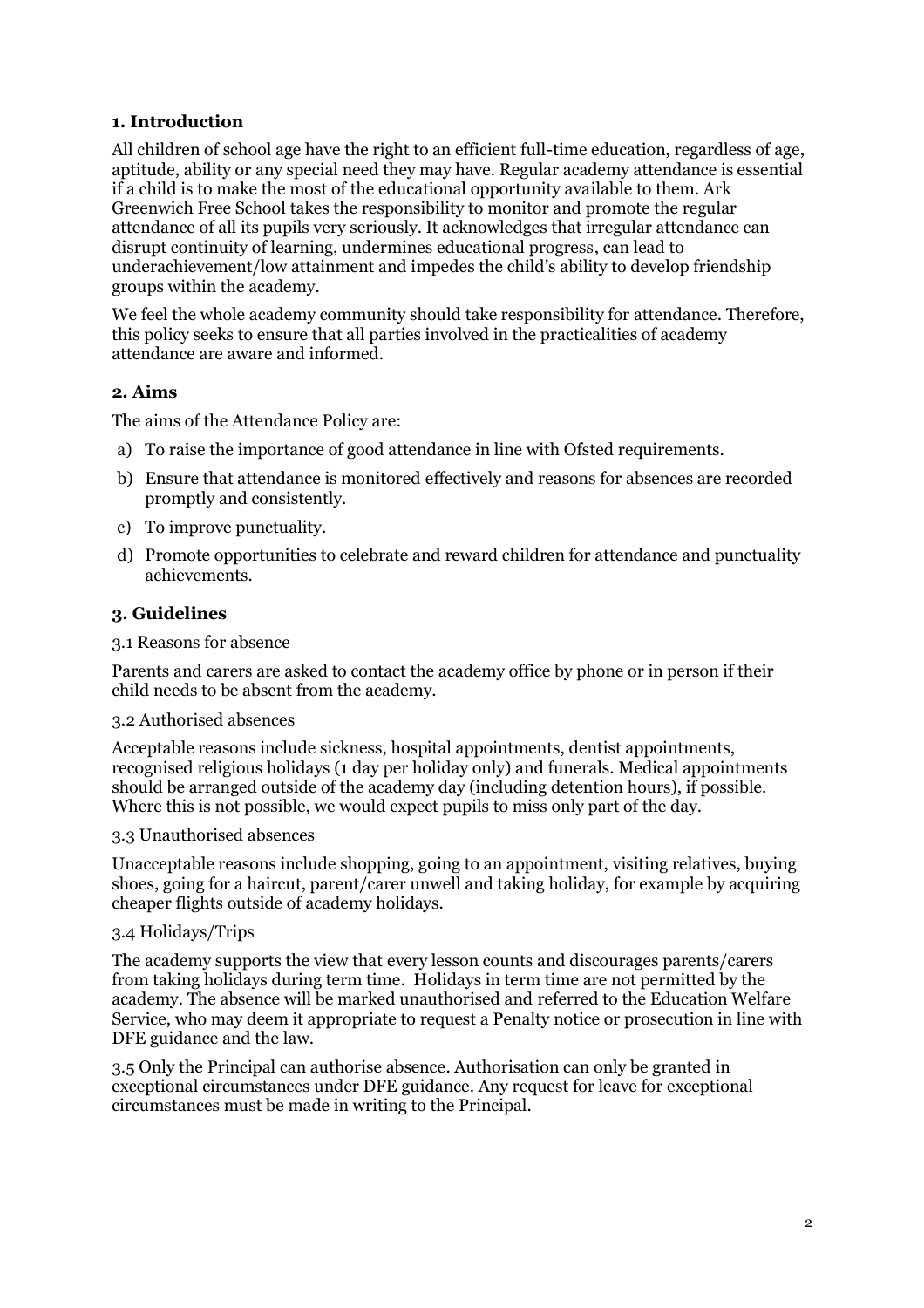# **4. Action taken when pupils are absent**

4.1 There are occasions when absence is unavoidable. These include:

- a) Illness.
- b) Medical or education appointments.

4.2 If a parent knows in advance of absence due to an appointment, the academy office should be informed at info@arkgreenwich.org a minimum of 24 hours in advance and the appointment card shown as evidence.

4.3 If a child is ill, the parent or carer should ring the academy to inform us and on return present a written note explaining the absence. If your child is absent and has been prescribed medicine by the doctor please can you bring the medicine or prescription into the academy so we can photocopy it.

4.4 The parent or carer will be phoned and if there is no answer or no information has been received, and reasons noted, a text message will be sent on the first day of absence.

4.5 Letters will be sent to the parent or carers requesting an explanation of the absence. If no reply is received; the absence is counted as unauthorised. Two academy weeks are allowed for responses after the letter is sent.

# **5. What happens if Attendance is unacceptable**

5.1 The Principal/Attendance Officer reviews the attendance of all pupils weekly. If the attendance of a pupil falls below 95% the reasons for the absence are investigated.

- 5.2 If there are no extenuating circumstances the following procedure is instigated:<br>The Principal will write to the parent or carer. The situation is reviewed and monitored. If no improvement is seen the Principal will request an appointment with the parent or carer. The situation is constantly reviewed on a weekly basis with the Education Welfare Officer.
- b) If no improvement is seen the Principal will write again requesting an appointment in school which may be attended by the Education Welfare Officer and inform that medical certificates must be provided for each subsequent absence to be authorised. At this point the Education Welfare Service may issue a cause for concern letter as part of their pre referral process.
- *c)* If the attendance does not significantly improve from then, a formal referral will be made to the Education Welfare Service. Further unauthorised absence from this point may result in referral for legal action or a Penalty Notice in accordance with the Education Act 1996.

# **6. Lateness**

Poor punctuality is not acceptable. If your child misses the start of the day they will miss vital information given at the start of the school day. Late arriving students also disrupt lessons and the learning of others.

The academy day starts at **08.05am**. If your child arrives after this time they must enter the Academy through the main entrance and be signed into the late book.

The registers close at **08.20.** I your child arrives significantly after that time they will receive a mark that shows them to be on site, but this will not count as a present mark and will mean they are showing unauthorised absence for that time. This may mean that you could face the possibility of a Penalty Notice being issued or legal action against you for persistent lateness.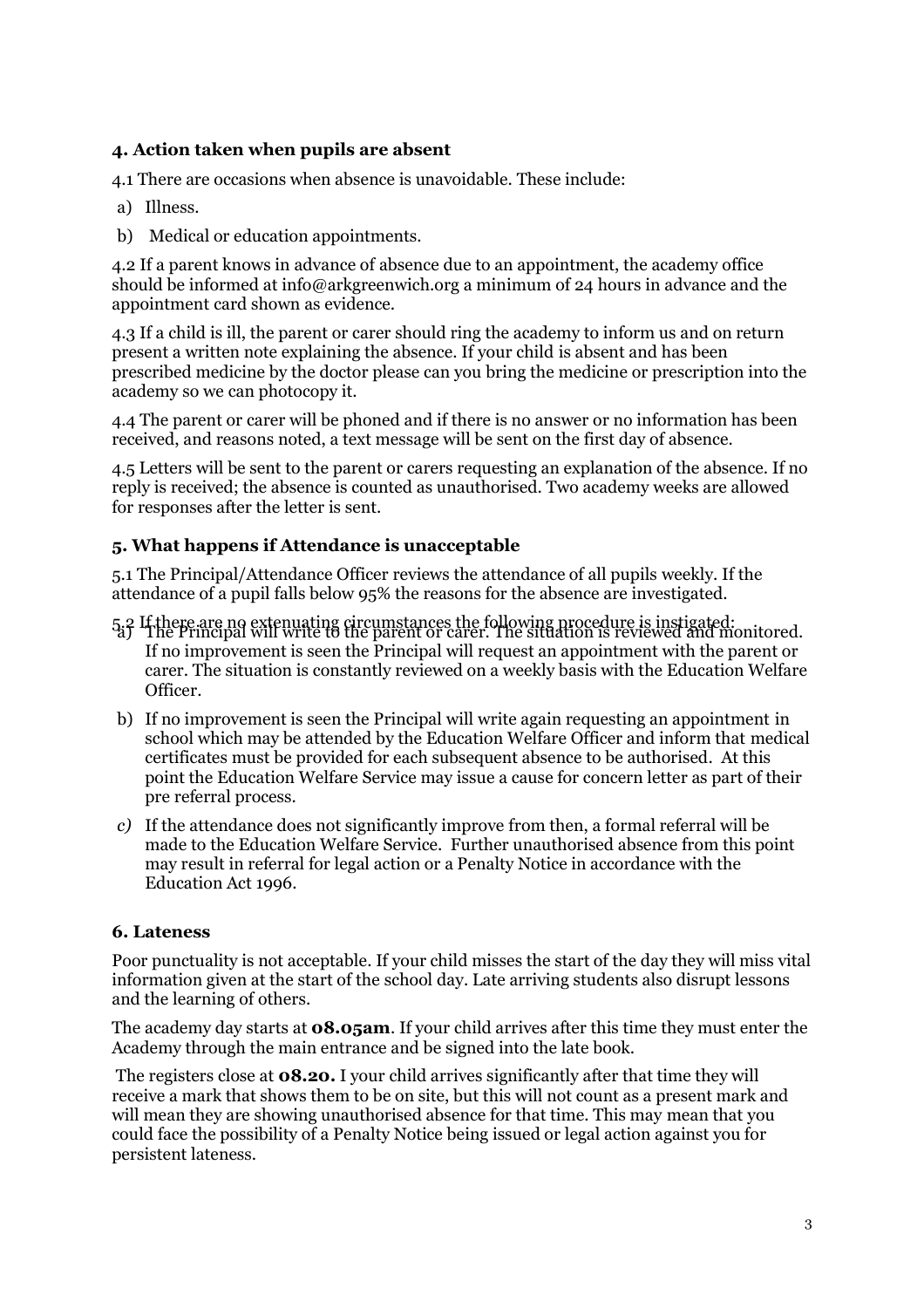## 6.1 All Academy doors are closed at 15:10 Mondays through Fridays.

6.3 The procedure for consistent lateness is the same as for absence – i.e. at 10% lateness the Principal is informed by the Attendance Officer.

- a) Appointment made to see Education Welfare Officer one month is given for improvement.
- b) If no improvement is seen the Education Welfare Officer will request another appointment.
- c) If there are unacceptable improvements after a month, a referral to the Education Welfare Officer is made.
- 6.5 'Cause for Concern' registers for absence and punctuality are kept.

# **7. Punctuality Inspection**

We also do sporadic punctuality inspections at the academy gate. Our Education Welfare Officer is sometimes involved in these.

# **8. How will this information be collated?**

A register of absence and punctuality referral is kept. The Attendance Officer and the Principal manage this register and meet regularly to decide necessary action.

## **9. Pupil absence and extenuating family circumstance**

If parents or carers need to remove their child from the academy for any reason, they must complete a Term Time Absence Request form. No absences for holidays will be authorised. In accordance with DFE guidance permission for absence will only be given if there are extenuating circumstances. If the absence is not authorised, the parent or carer may be liable to a Fixed Penalty Notice as previously outlined in 3.4 above.

#### **10. Registers**

These are important legal documents which must be completed accurately, carefully and promptly at the beginning of each morning and afternoon session. This is a basic safeguarding requirement.

Children entering the classroom via the academy office are late and should be marked accordingly as section 6 above.

# **11. Rewards and Sanctions**

The class with the best attendance for the previous week is recognised and rewarded and presented with a cup in the whole academy assembly.

Children with 100% attendance are presented with a certificate at the end of each term/half term. Further prizes and awards may be presented for attendance.

Any student who arrives to school or is late to lesson during the day will automatically receive a 1 hour afterschool detention.

# **Responsibilities of Students**

#### **12. Students are expected to:**

- attend the Academy every day it is in session to meet their target of 100% attendance
- arrive to school on time, arriving no later than 8.20am each day
- arrive punctually to lessons
- remain on site throughout the Academy day